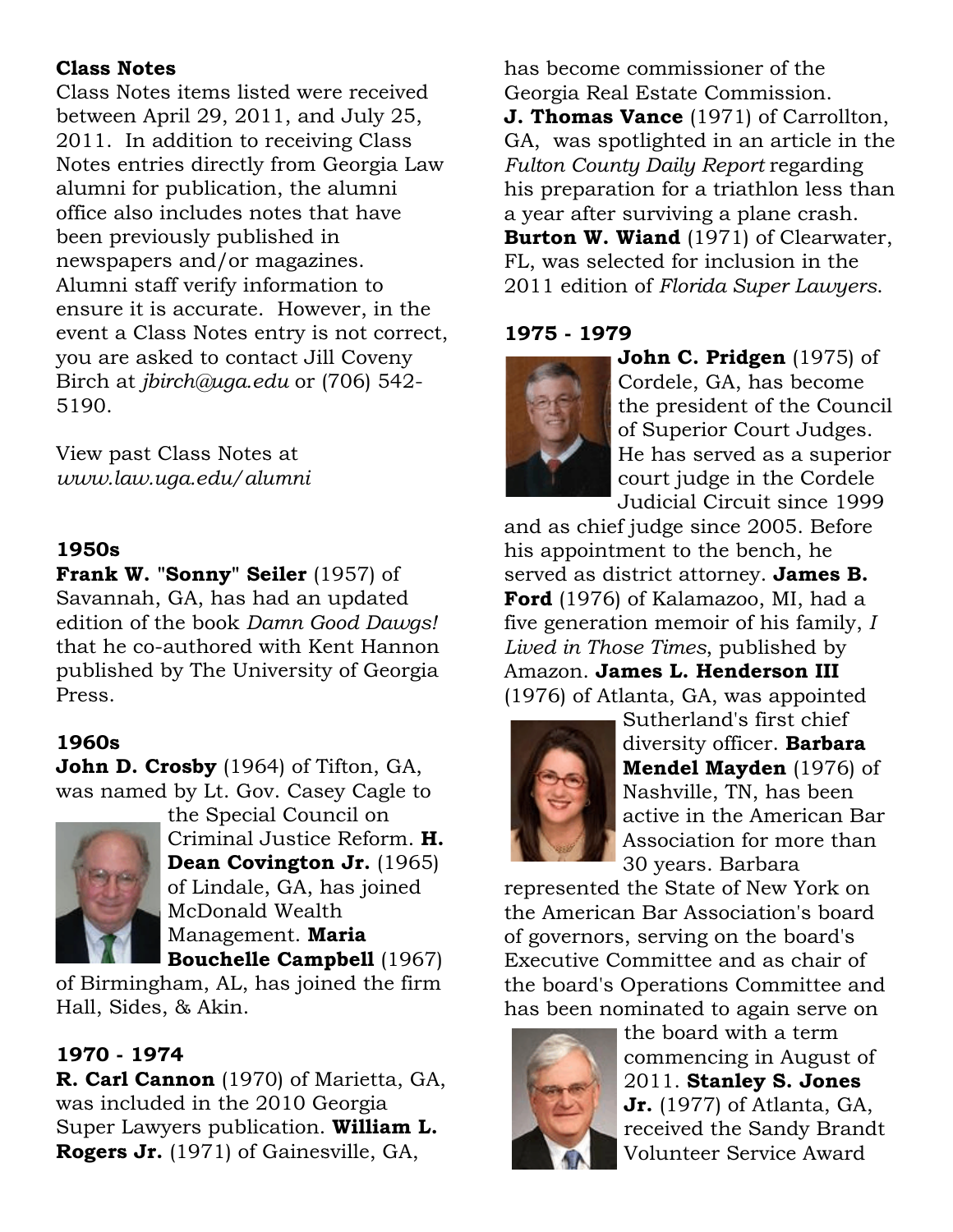from Mental Health America in recognition of his 40 years of dedicated service. **Alfred J. Powell Jr.** (1977) of Camilla, GA, was appointed by House Speaker David Ralston to the Special Council on Criminal Justice Reform. **John E. Thompson** (1978) of Atlanta, GA, was named a Georgia Super Lawyer by *Atlanta Magazine* and Georgia Super Lawyers for his work in the employment and labor law areas. **R. Harold Meeks Jr.** (1979) of Atlanta, GA, was featured in an article in the *Fulton County Daily Report* regarding his membership in the band CussinWillas (www.cussinwillas.com) and their return performance at LawJam 2011. At LawJam 2010, the band made it to the final three. **R. Wayne Thorpe** (1979) of Atlanta, GA, was elected to the board of directors of J.A.M.S., a mediation and arbitration firm. **Robert A. Whitlow** (1979) of Charlotte, NC, has published his tenth novel, *Water's Edge*. **William B. Wood** (1979) of Grayson, GA, has established his own law firm in Lawrenceville after practicing with Smith, Gambrell & Russell for 28 years. He specializes in business law, particularly mergers and acquisitions, general corporate issues, and state and local tax matters. For the last two years, he has served as an adjunct professor of corporate tax at the UGA School of Law. **Susan R. Boltacz** (1980) of Atlanta, GA, SunTrust Bank Group vice president and director of tax information reporting, was appointed by the Internal Revenue Service as a member of the Information Reporting Program Advisory Committee (IRPAC). **Patricia G. Griffith** (1982) of Atlanta, GA, was named the chair of the board of directors of the Atlanta Shakespeare Company.

**David J. McDade** (1982) of Douglasville, GA, was named to the Special Council on Criminal Justice Reform by Gov. Nathan Deal and was elected president of the District Attorney's Association of Georgia. He is serving his sixth consecutive term in office, making him the third longest-serving district attorney among active district attorneys in the state. Additionally, he was appointed to the Judicial Nominating Commission by Gov. Deal earlier this year. **Mary Real Chapin** (1983) of Tybee Island, GA, was selected to be the administrator for St. Michael Church. **J. Randolph Evans** (1983) of Atlanta, GA, was named to the Special Council on Criminal Justice Reform by Gov. Nathan Deal. **R. Wayne Bond** (1984) of Marietta, GA, has joined the firm Seyfarth Shaw as a partner. **Todd E. Naugle** (1984) of

Tyrone, GA, has established his own law firm. **Matthew D. Williams** (1984) of Lilburn, GA, has established his own law firm in Cumming, GA.

#### **1985 - 1989**



**Norman F. J. Allen III** (1985) of Douglasville, GA, **John J. Ellington** (1985) of Atlanta, GA, and **Christopher J. McFadden** (1985) of Atlanta, GA, held

an impromptu class reunion at the Court of Appeals of Georgia during a visit by the Office of the Staff Advocate, United Forces Command, led by Col. Allen. **Robin Barney Blount** (1985) of East Point, GA, was appointed to the



State Rehabilitation Council by Gov. Nathan Deal. **Donna L. Musil** (1985) of Eatonton, GA, was awarded a Clews Center for the Arts Artist-in-Residency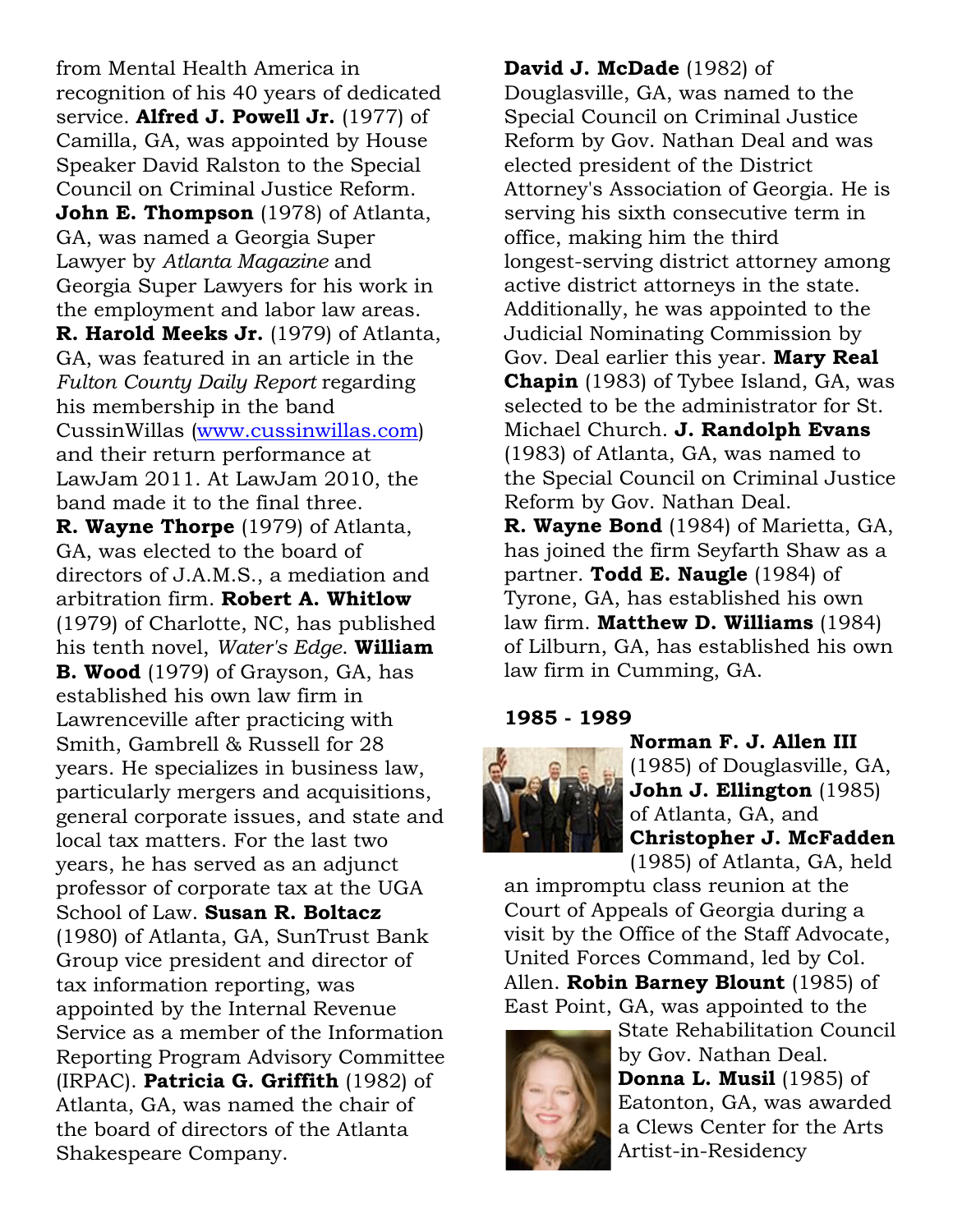fellowship to spend a month at the Chateau de la Napoule in the south of France during Oct. 2011. **Deborah A. Ausburn** (1986) of Woodstock, GA, has joined the firm Taylor English Duma as a partner. **T. Matthew Mashburn** (1986) of Decatur, GA, was featured in an article in the *Fulton County Daily Report* regarding his hobby of collecting uniforms worn by German-speaking



athletes who compete in the Olympic Games. **Gregory V. Sapp** (1986) of Savannah, GA, was appointed by Gov. Nathan Deal to the State Court of Chatham County. Additionally, he will serve

as president of the Savannah Bar Association during 2011-12. **Julianna C. Theall** (1986) of Greensboro, NC, was ranked as a leading practitioner in labor and employment law in the 2011 edition of *Chambers USA*. **Ural D. L. Glanville** (1987) of Atlanta, GA, was appointed to a special criminal justice



reform council by Chief Justice Carol W. Hunstein. **Tina Shadix Roddenbery** (1987) of Atlanta, GA, was selected for inclusion in the 2011 edition of *The Best Lawyers in America.*

**Rosemary Smith Armstrong** (1989) of Atlanta, GA, joined the firm Mozley, Finlayson & Loggins as a partner. **J. Charles Olderman** (1989) of Atlanta, GA, has joined Forestar Group as real estate counsel. **Barton R. Bright III** (1990) of Marietta, GA, has joined BBVA Compass as corporate counsel. **Ronald C. Melcher** (1990) of Marietta, GA, has joined the firm Crowe Horwarth as a principal. **John W. Ray Jr.** (1990) of Atlanta, GA, was featured in an article in the *Fulton County Daily Report* regarding his membership in the band The Subpeonas and their performance at LawJam 2011.



**Ellen Brown Landers** (1991) of Atlanta, GA, announced her marriage to James C. "Jim" Landers on April 2, 2011. **E. Lee Davis Jr.**

(1991) of Statesboro, GA, has joined Armstrong Atlantic State University as university counsel. **Michael J. Keller** (1991) of Pompano Beach, FL, has joined the firm Roetzel & Andress as a partner in the firm's intellectual property practice group. **Duane C. Presten III** (1991) of Atlanta, GA, has joined the firm Schiff Hardin as a partner. **J. Marcus Edward Howard** (1993) of Atlanta, GA, was a guest speaker at the Atlanta Bar Association's Sole Practitioner/Small Firm Section's breakfast meeting in June. **Rebecca Burnaugh Segrest** (1994) of Atlanta, GA, announced her marriage to Victor Segrest on May 14, 2011.

### **1995 - 1999**

**D. Michael Conner** (1995) of Pooler, GA, was appointed to be Jesup's city attorney by the Jesup City Council. **W. Heath Garrett** (1995) of Marietta, GA, was appointed to the Professional Standards Commission by Gov. Nathan Deal. **Amy Elaine Smith** (1995) of Kathleen, GA, was appointed by Gov. Nathan Deal as the new solicitor



general for Houston County. **Dorsey R. Carson Jr.** (1996) of Jackson, MS, is running for a seat in the Mississippi House of Representatives. He has been ranked as a leading

practitioner in litigation and construction in the 2011 edition of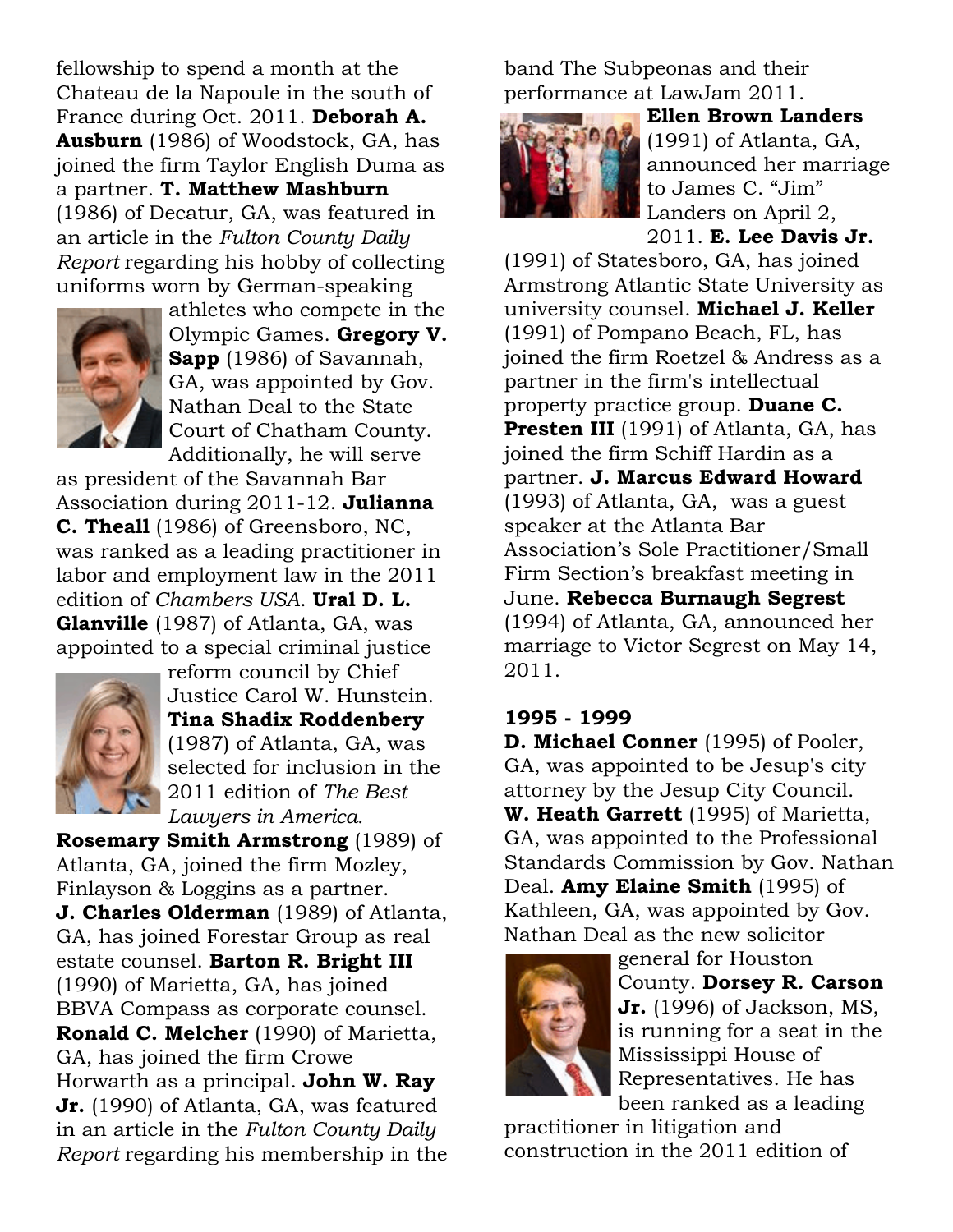*Chambers USA*. **C. Celeste Creswell** (1996) of Dalton, GA, was appointed to the Dalton-Whitfield charter commission by the Dalton City Council. **David C. King** (1996) of Atlanta, GA, has established his own law firm. **I. Marie Livingstone** (1996) of Guyton, GA, has become director of planning and development at Effingham Hospital. **Tracy Nelson Lopresti** (1996) of Milton, GA, announced her marriage to Alejandro Lopresti on April 23, 2011. **Elizabeth L. Schuchs-Gopaul** (1996) of Arlington, VA, was selected in July to be the Wing Staff Judge Advocate at David-Monthan Air Force Base in Tucson, AZ. **Carlton A. DeVooght** (1997) of St. Simons Island, GA, was selected for inclusion on the UGA Alumni Association's 2011 "40 Under Forty" list. **Kimberley Joiner Hale** (1998) of Norcross, GA, was featured in an article in the *Fulton County Daily*



*Report* regarding her painting of landscapes. **Andrew T. Starr** (1998) of Mission, KS, announced his marriage to Amy Elizabeth Bauman on April 2, 2011. **Keith R. Blackwell** (1999) of Smyrna, GA, was selected for inclusion on the UGA Alumni Association's 2011 "40 Under Forty" list. **Kimberly Brackett-Jones**

(1999) of Raleigh, NC, has joined the firm Sasser Fieldsner as a partner. **Christopher M. Carr** (1999) of Atlanta, GA, was selected for inclusion on the



UGA Alumni Association's 2011 "40 Under Forty" list. **Katherine Lewis Parker** (1999) of Clayton, NC, was selected for inclusion on

the UGA Alumni Association's 2011 "40 Under Forty" list.

### **2000 - 2004**

**Shyam K. Reddy** (2000) of Atlanta, GA, was selected for inclusion on the UGA Alumni Association's 2011 "40



Under Forty" list. **Ryan M. Reid** (2000) of Williamson, GA, has established his own law office. **Julie M. Wade** (2000) of Savannah, GA, was

selected for inclusion on the UGA Alumni Association's 2011 "40 Under Forty" list. **W. Michael D'Antignac** (2001) of Atlanta, GA, has joined the State Court of Fulton County as a law clerk. **Scott M. Lenhart** (2001) of Atlanta, GA, has joined CARE USA as an associate general counsel. **Mary Paige Adams** (2002) of Atlanta, GA, was selected for inclusion on the UGA Alumni Association's 2011 "40 Under Forty" list. **Brennan W. Bolt** (2002) of Atlanta, GA, has associated with the firm McKenna Long & Aldridge. **Kevin J. McDonough** (2002) of Cumming, GA, has established his own law firm. **Jeffrey A. Calabrese** (2003) and **Melissa F. Calabrese** (2003) of Louisville, KY, celeberated the birth of their son John August on Feb. 2, 2011. **Stacey Godfrey Evans** (2003) of Smyrna, GA, has established the firm Wood, Hernacki & Evans. **Charles M. Ferguson Jr.** (2003) of Monroe, GA, has joined the law firm of Atkinson & Cullen. **R. Daniel Graves** (2003) of Elberton, GA, has joined Elberton Federal Savings and Loan as vice president. **Michael J. Jacobs** (2003) of Atlanta, GA, has established his own law firm. **L. Bartlett Newman** (2003) of Marietta, GA, was selected for inclusion on the UGA Alumni Association's 2011 "40 Under Forty" list.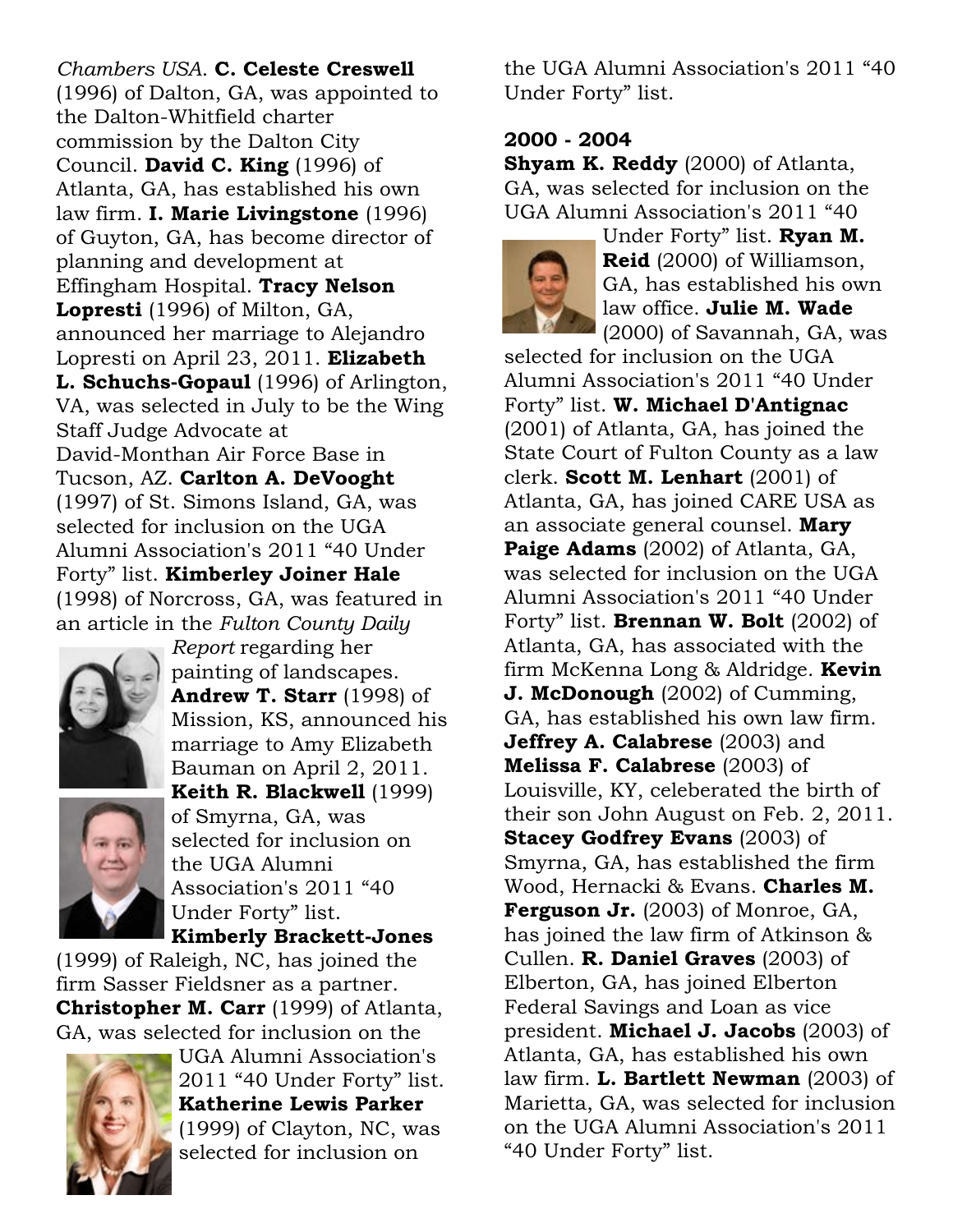**E. Wycliffe Orr Jr.** (2003) of Atlanta, GA, graduated in June from the Kellogg School of Management at Northwestern University, receiving an MBA, with distinction, and has joined Privet Fund Management, an Atlanta-based public securities investment firm. **Ryan T. Strickland** (2003) of Atlanta, GA, has established his own law firm. **Joshua M. Watkins** (2003) of Birmingham, AL, was featured in *The Birmingham News* for his work with the Birmingham Angel Network, and he received the 2011 Small Business Advocate of the Year Award presented by the Birmingham Business Alliance. **Kweku G. Ainuson** (2004) of Accra, Ghana, has expanded his commercial law practice in Ghana by opening an office in the Atlanta area to serve his U.S clients who are directly doing business or acting for others doing business in Ghana. **Matthew R. Almand** (2004) of



Atlanta, GA, has joined McKesson Corporation. **Christopher A. Cosper** (2004) of Augusta, GA, was named one of Augusta's most outstanding young professionals to watch in

2011 by the Augusta Metro Chamber of Commerce in partnership with the *Augusta Magazine*. Additionally, he made partner with his law firm in January. **Jason D. McLarry** (2004) of Atlanta, GA, has associated with the firm Troutman Sanders.

### **2005 - 2009**

**Adam M. Conrad** (2005) and **Danielle Logan Conrad** (2005) of Charlotte, NC, celebrated the birth of their daughter Annelise Marie on May 16, 2011. **Ashley Ledford Culberson** (2005) of Atlanta, GA, has joined the Office of the Attorney General of Georgia as an

assistant attorney general. **Kira Y. Fonteneau** (2005) of Birmingham, AL, was a member of Class 7 of the Alabama State Bar Leadership Forum, as well as was named by the magazine *Super Lawyers* as a 2011 Rising Star in the area of criminal defense for the state of Alabama. Additionally, she and her husband Omar celebrated the birth of their daughter Sydney Elise on June 2, 2011. **Robert L. Fortson** (2005) of Atlanta, GA, was promoted in Georgia360's healthcare practice as a director with the diversified public affairs firm. **Paul W. Hitchcock** (2005) of Milledgeville, GA, celebrated with his wife Courtney the birth of their daughter Hayleigh Elizabeth on March 11, 2011. **Jadun O. McCarthy** (2005) of Macon, GA, was named the 2012 Georgia Teacher of the Year. **Daniel W. White** (2005) of Marietta, GA, has become a named partner with the firm Haynie, Litchfield, Crane & White. **Knut Woestehoff** (LL.M. 2005) of San Francicso, CA, has associated with the firm Carroll, Burdick & McDonough. **M.J. Blakely Jr.** (2006) and **Jennifer S. Blakely** (2008) of Tucker, GA, celebrated the birth of their son Michael Joseph III on June 27, 2011. **Mary Rae Dudley** (2006) of El Paso, TX, announced her marriage to Michael Bennett Dudley on March 19, 2011. **R. Davis Powell** (2006) of New York, NY, announced his marriage to Meredith Richter on April 23, 2011. **Kimberly Council Sheridan** (2006) of Atlanta, GA, has associated with the firm Kitchens Kelley Gaynes. **Lucas A. Smith** (2006) of Athens, GA, has



associated with the firm Taylor English Duma. **Terri R. Stewart** (2006) of Atlanta, GA, was named a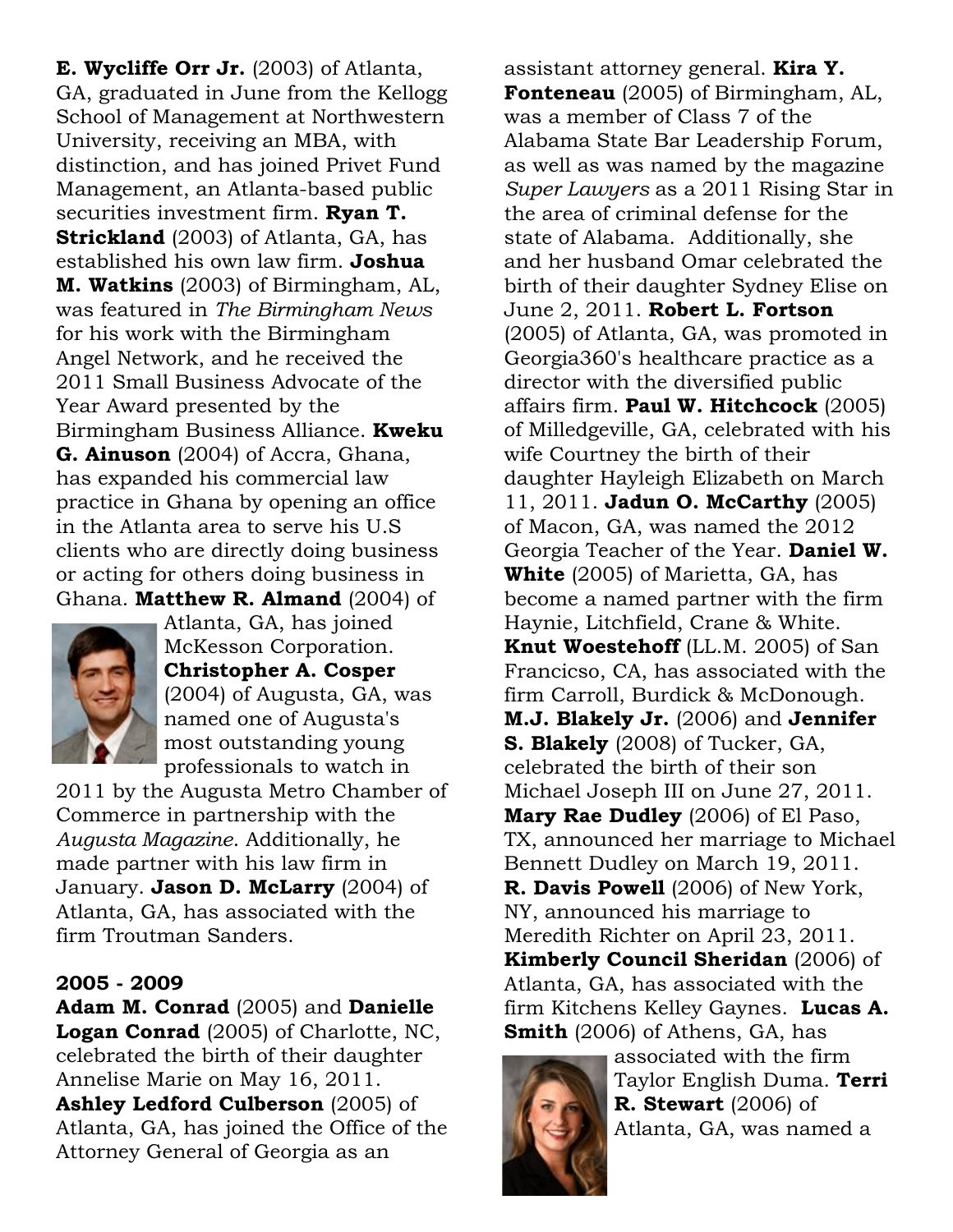

Rising Star by *Atlanta Magazine* and Georgia Super Lawyers. **Elizabeth C. Arnett** (2007) of Atlanta, GA, has associated with the firm Parker, Hudson, Rainer & Dobbs. **Jacob Russell Davis** (2007) of Elberton, GA, has

associated with the firm Lipshutz Greenblatt. **James**



**R. Fletcher II** (2007) of Atlanta, GA, has associated with the Geheren Firm. **Robert Z. Kelley** (2007) of Arlington, VA, has associated with the firm Sutherland. **Dar'shun N. Kendrick** (2007) of Decatur, GA, received her

Master's in Business Administration from Kennesaw State University on Aug. 2, as well as was appointed co-chair of the House Democratic Economic Development Committee as a Freshman State Representative,



representing 58,000 Georgians in Dekalb and Rockdale Counties. **H. Scott Lowry Jr.** (2007) of Athens, GA, joined the firm of Durden & Mills as of Jan. 1, 2011. He and **Kristin Rebecca Strunk** (2007)

announced their marriage on June 4, 2011. **Caroline Knox Anderson** (2008) of Thomson, GA, joined the company Watson and Knox, Inc. as director of operations. **Jennifer S. Blakely** (2008) and **M.J. Blakely Jr.** (2006) of Tucker, GA, celebrated the birth of their son Michael Joseph III on June 27, 2011. **Lee B. Carter** (2008) of Rome, GA, has associated with the firm Brinson, Askew, Berry, Seigler, Richardson & Davis.

**T. Lawrence Evans** (2008) of Lilburn, GA, has associated with the firm Oliver Maner. **Sara Barnhart Fletcher** (2008) of Atlanta, GA, has joined the NCR Corporation as in-house counsel where she will provide legal support for the entertainment, e-commerce and procurement groups. **Efrain A. Poloche** (2008) of Atlanta, GA, has



associated with the firm Seyfarth Shaw. **Hayley Roper Wells** (2008) of Swannanoa, NC, has completed the American Law Institute-American Bar Association's course in

advanced employment law and litigation. **J. Allen Callison** (2009) of Suwanee, GA, has associated with the firm Morgan & Akins. **Jessica Cox Casey** (2009) of Washington, D.C., announced her marriage to Sam Casey on May 7, 2011. **Andrew M. O'Connell** (2009) of Decatur, GA, has associated with the firm Hamilton, Westby, Antonowich & Anderson. **Gregory D. Smith** (2009) of Athens, GA, was spotlighted in an article in *The Atlanta Journal-Constitution* for his work with the Atlanta Street Food Coalition.

## **2010 - 2011**

**William B. Bembry** (2010) of Atlanta, GA, has associated with the firm KPMG. **Russell J. Edwards** (2010) of Athens, GA, co-hosts the radio talk show "True South" and has associated with the Law Office of J. Hue Henry. **Emma A. Hastings** (2010) of Clemson, SC, has become the assistant district attorney prosecuting drug cases for the Mountain Judicial Circuit in South Carolina. **A. Binford Minter** (2010) of Columbus, GA, participated this past May in "Dancing Stars of Columbus," a charity event of the Alzheimer's